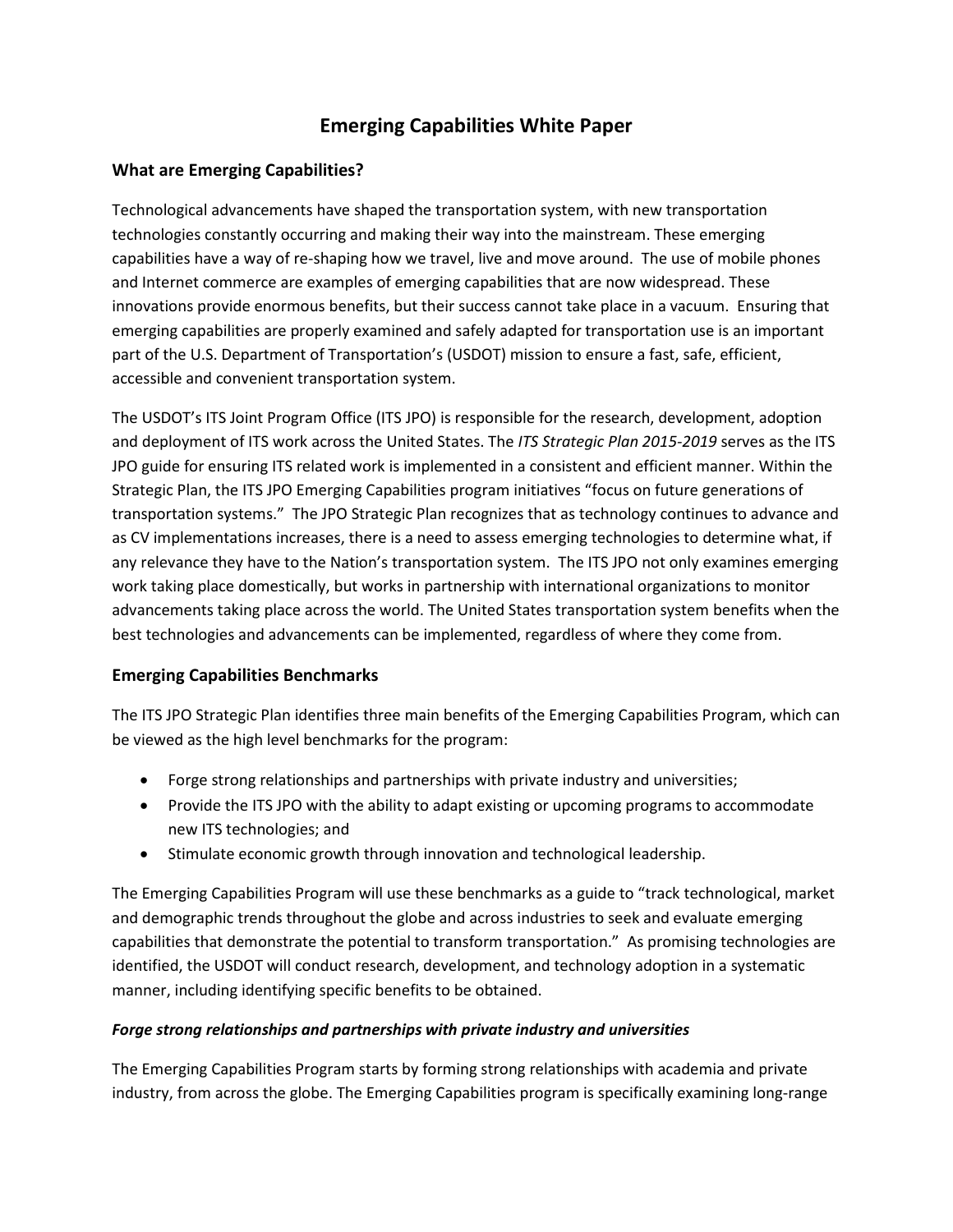technological advances developed in the private sector and within research labs/organizations that can be applied to transportation. New technologies designed and invented for one purpose, such as cell phones and wireless communication, are rapidly being adapted for new purposes applicable to transportation, such as mobile phone travel applications and freight delivery systems. The Emerging Capabilities looks at all forms of capabilities, such as crowdsourcing and social media that might be applied to transportation.

Private industry and universities are important drivers of innovation. Cutting edge research often spurs the next big idea or product. Examples include technology companies and automobile manufacturers that are working to develop the next generation of autonomous vehicles or unique ridesharing platforms. Private industry has the capital and the capabilities to disrupt entire industries by revolutionizing how we move and get around. The ITS JPO stays abreast of these developments and considers their technical, policy, and institutional implications on the Nation's transportation system.

# *Provide the ITS JPO with the ability to adapt existing or upcoming programs to accommodate new ITS technologies*

An area of particular interest to the Emerging Capabilities is the use of information and communications technology to improve mobility for people with disabilities, older adults, and other traditionally disadvantaged travelers, an area that might not be adequately addressed by private sector research. The Emerging Capabilities monitors research that might someday evolve into a more extensive research program. In addition, the ITS JPO is continually working towards discovering the next travel advancement which could become the next JPO focus as was the case with connected and automated vehicles. Examples of work the JPO is considering include changes in alternative vehicle fuels, potential increases in electric vehicles, and changes to mobility and demand including effects on a jurisdiction's revenue stream.

### *Stimulate economic growth through innovation and technological leadership*

Innovation is what has allowed the United States to become a leader in global transportation. The USDOT is positioning itself to maintain this leadership through the next level of transportation advancements, both technologically and demographically driven. The future of transportation has the potential to significantly change the way we get around, and the JPO is ensuring that the USDOT and the nation is prepared for these transformations.

Emerging capabilities have the potential to create entirely new products, services and information that will require research and development. Manufacturers of current technologies face the challenge of hiring new generations of engineers and technologists to stay ahead of current trends. Other economic impacts arise from the manufacturing of new devices and vehicles as well as the sales and maintenance of next generation ITS and connected, autonomous, and electric vehicles.

### **Current Emerging Capabilities Projects**

The Emerging Capabilities program comprises a portfolio of research projects undertaken by the ITS JPO: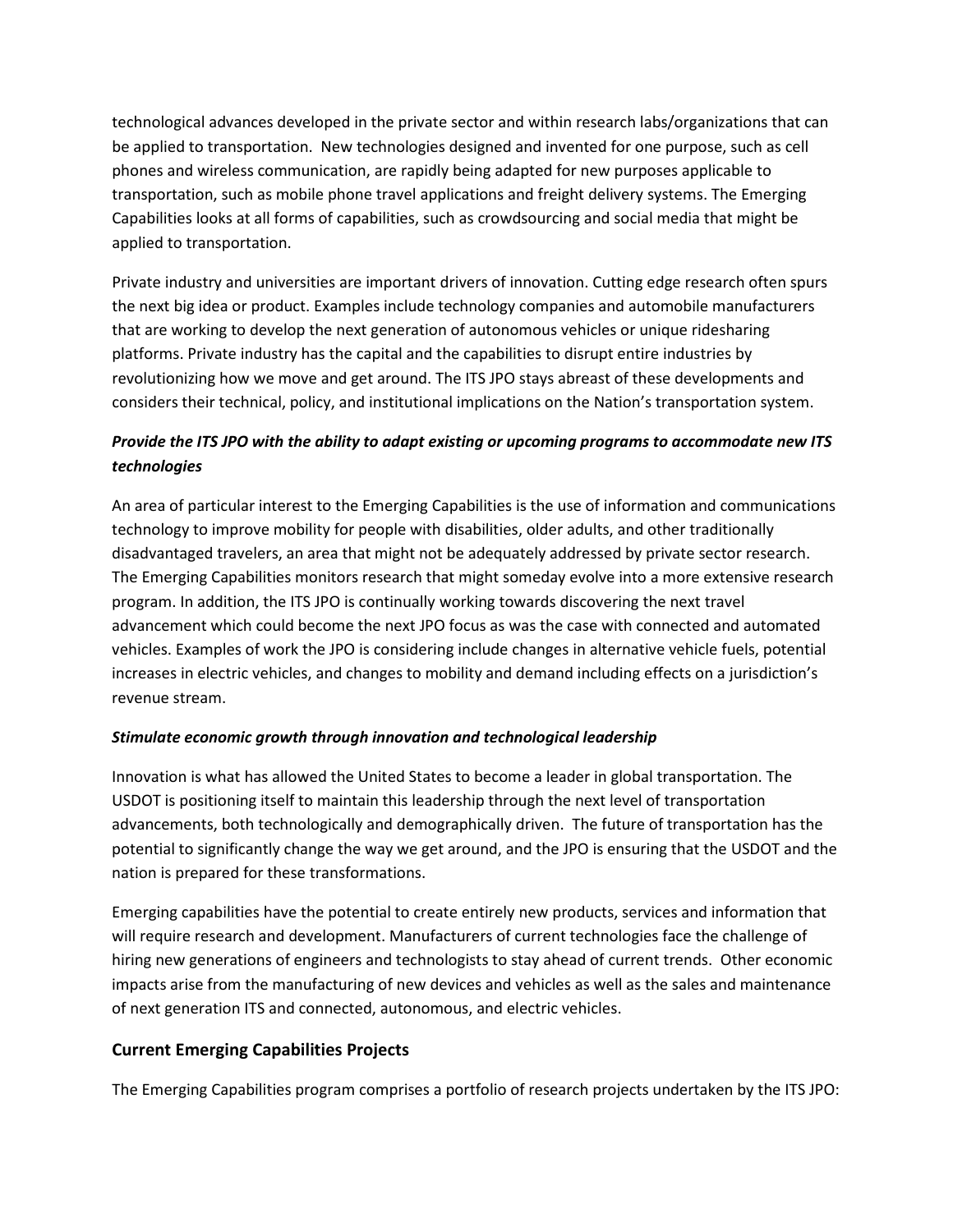- **The Accessible Transportation Technologies Research Initiative (ATTRI)** is focusing research on ways that technology can improve the mobility of travelers with disabilities by leveraging recent advances in vehicle, infrastructure, and pedestrian-based technologies, as well as accessible data, mobile computing, robotics, artificial intelligence, object detection, and navigation.
- The **Decision Support Systems (DSS)** project is a system-centric research initiative which leverages connected travelers and multimodal transportation management to develop realtime operational decision-making, optimizing performance. Under DSS, the system is not just focused on Transportation System Management and Operations (TSMO), but instead serves all users of the transportation network, recognizing the interaction between all users of the transportation system.
- The **Saint Lawrence Seaway ITS** Concept project represents emerging work in the use of ITS technology in maritime transportation. Other work involves Innovative Research Solutions and Small Business Innovative Research which seek to take advantage of projects and technology work being undertaken by outside organizations and small business.
- Research into the rapid acceleration of the **Internet of Things (IoT)** is creating a connected environment where any "thing" has the ability to be remotely connected into the Internet. This potentially allows for numerous connected devices to be on the network. IoT work is being undertaken by manufactures in industries as varied as automobiles to refrigerators, and has the potential to connect vehicles and travelers in new and dynamic ways. This connectivity will play an important role in the USDOT's Smart Cities Challenge project.
- Advances in **robotics** have the potential to influence JPO project work and to revolutionize mobility and travel. The ATTRI program is studying innovative ways that robotics can be implemented in a way to increase the mobility for persons with disabilities and eventually transfer that knowledge to benefit all travelers. JPO staff members have held meetings with other federal agencies such as NASA to discuss collaboration and the potential for cross overs between project works.
- Advances **in virtual reality** and **artificial intelligence (AI)** show promise for the nation's transportation network. Potential uses of these technologies include human factors research with heads-up display units (HDU's) for transit or private motor vehicles and new ways of creating visualization aids to aid drivers and other transportation system users. Artificial intelligence holds the potential for creating revolutionary changes in predictive modeling, and is another area of study.

Collaboration between the JPO and both other Federal agencies and private organizations is an important aspect of the Emerging Capabilities program. Currently, the Emerging Capabilities projects are working with in partnership with Federal agencies such as the Department of Labor, National Institute on Disability, Independent Living and Rehabilitation Research (NIDILLR), US Army, and many others to tackle the challenging issue of accessible transportation. Other work involves partnerships with academia, international groups such as the European Union's City Mobil2 project, and private industry.